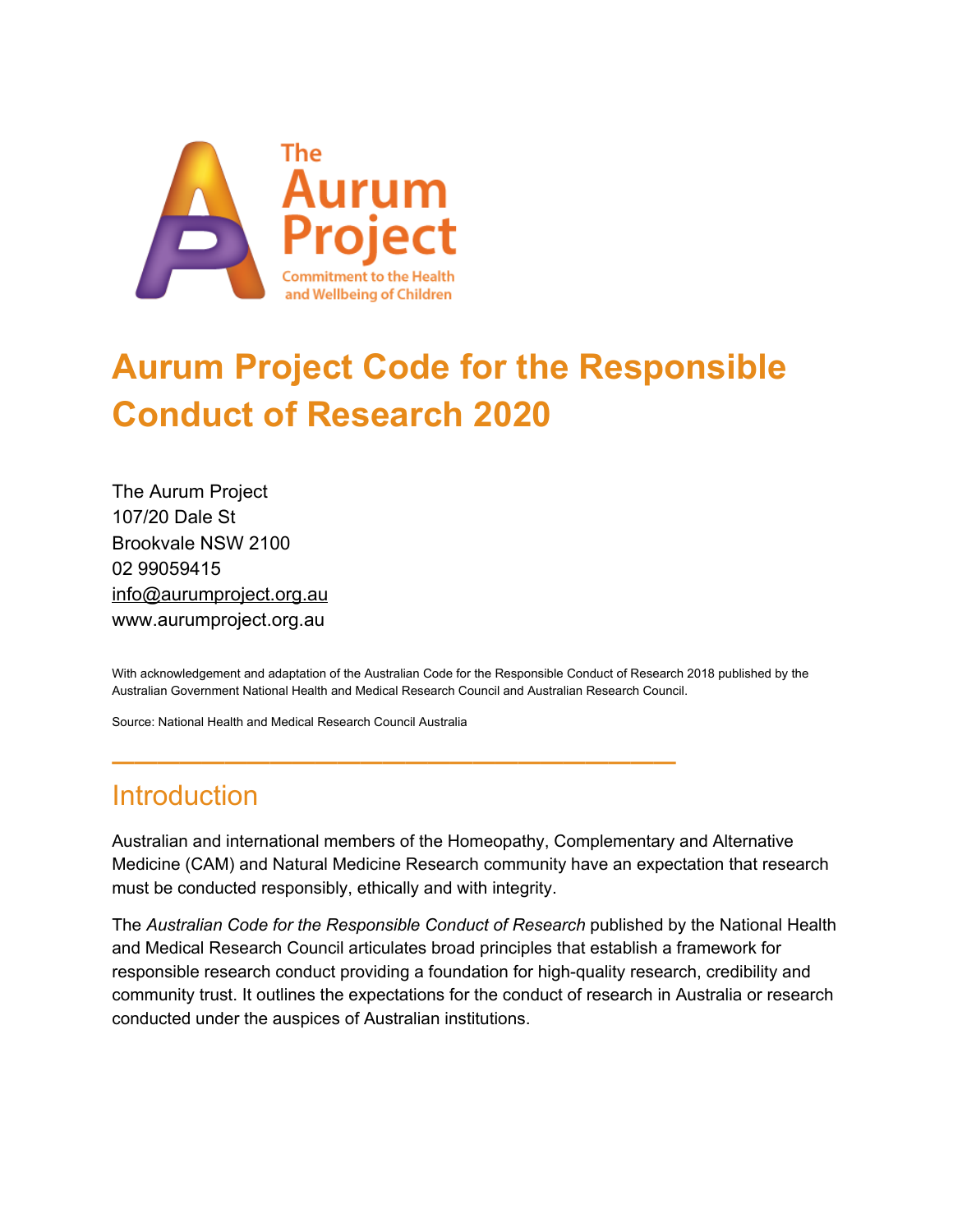The Aurum Project (AP) acknowledges the *Australian Code for the Responsible Conduct of Research* and has adapted it in this document for the conduct of research into CAM. Herein called the *Aurum Project Code for the Responsible Conduct of Research.*

The primary responsibility for ensuring the integrity of research lies with individual researchers and AP. The AP Code sets out principles and responsibilities that both researchers and the Aurum Project are expected to follow when conducting research.

The AP Code provides the Australian CAM community, and those responsible for funding research, with confidence in the integrity of research. This AP Code does not incorporate the laws, regulations and guidelines and other codes of practice that apply to the conduct of research. Those responsible for the conduct of research are expected to be aware of and comply with the applicable laws and codes.

A breach of the AP Code occurs when there is a failure to meet principles and responsibilities on a spectrum from minor breaches to those that are more serious. A serious breach of the AP Code that is carried out with intent, recklessness or negligence may be referred to as research misconduct.

The *Guide to Managing and Investigating Potential Breaches of the AP Code* outlines the methods used to investigate and manage potential breaches and determine any corrective actions to ensure the integrity of the research record.

Compliance with this AP Code is a requirement for membership of an Aurum Project Research Team or Research Pod, individual or collaborative research support and auspiced research activity by The Aurum Project or receipt of research funding by The Aurum Project.

## **Principles of responsible research conduct**

*The principles (P1–P8) are the hallmarks of responsible research conduct:*

- **P1 Honesty** in the development, undertaking and reporting of research - Present information truthfully and accurately in proposing, conducting and reporting research.
- **P2 Rigour** in the development, undertaking and reporting of research - Underpin research by attention to detail and robust methodology, avoiding or acknowledging biases.
- **P3 Transparency** in declaring interests and reporting research methodology, data and findings
	- Share and communicate research methodology, data and findings openly, responsibly and accurately.
	- Disclose and manage conflicts of interest.
- **P4 Fairness** in the treatment of others
	- Treat fellow researchers and others involved in the research fairly and with respect.
	- Appropriately reference and cite the work of others.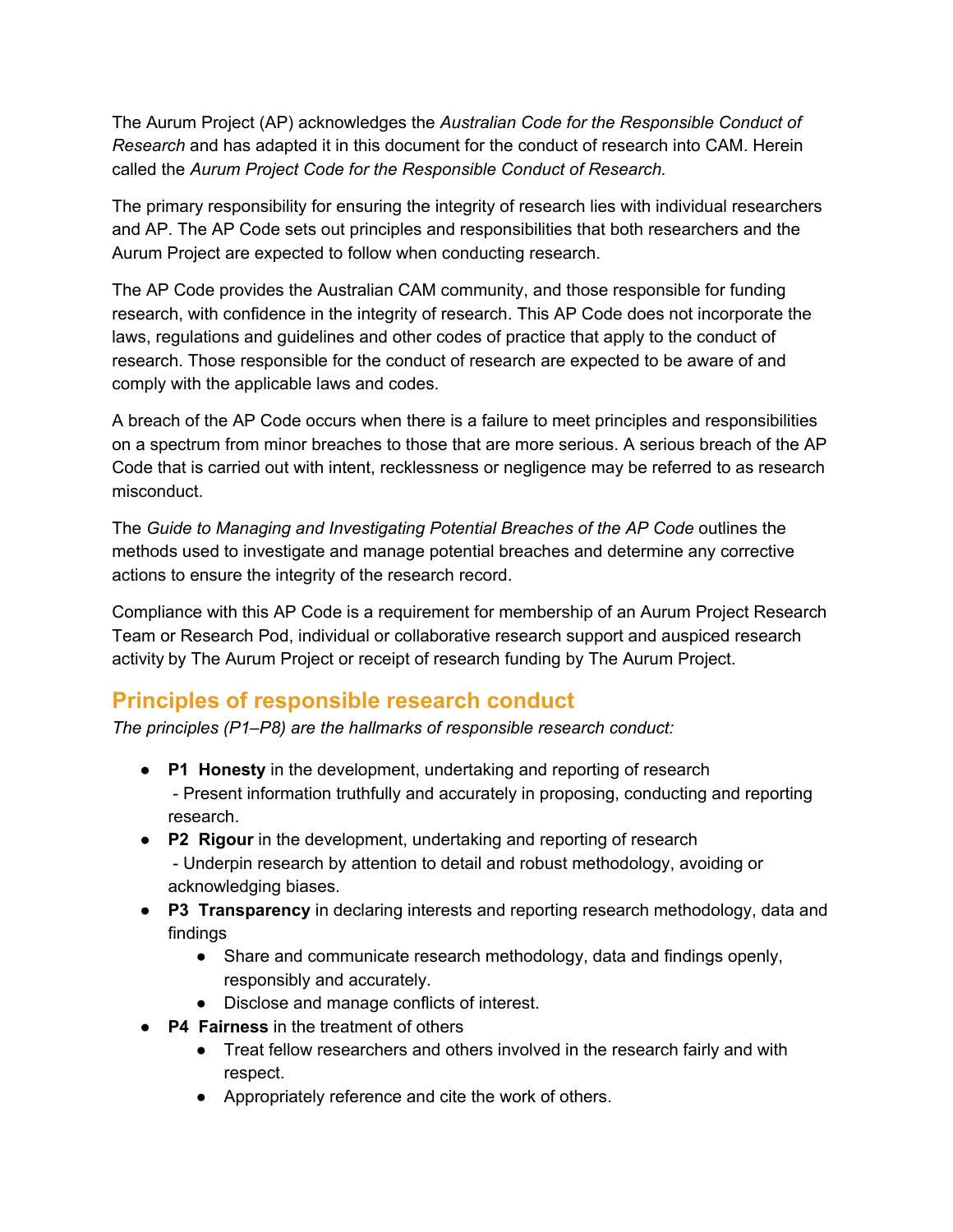- Give credit, including authorship where appropriate, to those who have contributed to the research.
- **P5 Respect** for research participants, the wider community, animals and the environment
	- Treat human participants and communities that are affected by the research with care and respect, giving appropriate consideration to the needs of minority groups or vulnerable people.
	- Ensure that respect underpins all decisions and actions related to the care and use of animals in research.
	- Minimise adverse effects of the research on the environment.
- **P6 Recognition** of the right of Aboriginal and Torres Strait Islander peoples to be engaged in research that affects or is of particular significance to them
	- Recognise, value and respect the diversity, heritage, knowledge, cultural property and connection to land of Aboriginal and Torres Strait Islander peoples.
	- Engage with Aboriginal and Torres Strait Islander peoples prior to research being undertaken, so that they freely make decisions about their involvement.
	- Report to Aboriginal and Torres Strait Islander peoples the outcomes of research in which they have engaged.
- **P7 Accountability** for the development, undertaking and reporting of research
	- Comply with relevant legislation, policies and guidelines.
	- Ensure good stewardship of public resources used to conduct research.
	- Consider the consequences and outcomes of research prior to its communication.
- **P8 Promotion** of responsible research practices
	- Promote and foster a research culture and environment that supports the responsible conduct of research.

# **Responsibilities of The Aurum Project**

*To foster responsible research conduct (R1 - R30), The Aurum Project will:*

- **R1 Establish and maintain** good governance and management practices for responsible research conduct.
- **R2 Identify and comply** with relevant laws, regulations, guidelines and policies related to the conduct of research.
- **R3 Develop and maintain** the currency and ready availability of a suite of policies and procedures governing the responsible conduct of research.
- **R4 Provide ongoing training and education** that promotes and supports responsible research conduct for all researchers and those in other relevant roles.
- **R5 Ensure supervisors of research trainees** have the appropriate skills, qualifications and resources.
- **R6 Appoint a Research Integrity Advisor** who assists in the promotion and fostering of responsible research conduct and provides advice to those with concerns about potential breaches.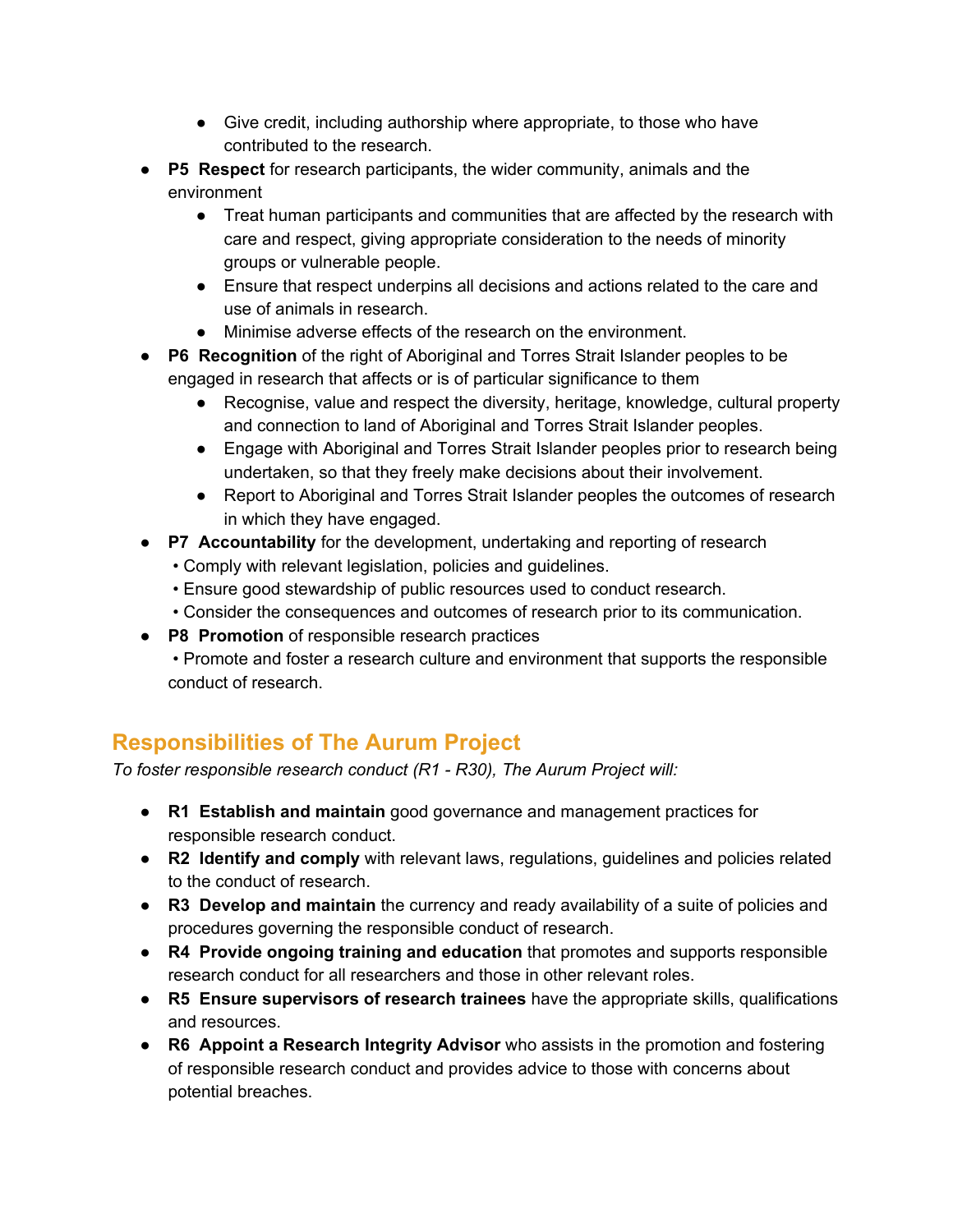- **R7 Support the responsible dissemination of research findings.** Where necessary, take action to correct the record in a timely manner.
- **R8 Provide access to facilities** for the safe and secure storage and management of research data, records and primary materials and, where possible and appropriate, allow access and reference.
- **R9 Facilitate the prevention and detection** of potential breaches of the AP Code.
- **R10 Provide mechanisms** to receive concerns or complaints about potential breaches of the AP Code. Investigate and resolve potential breaches of the AP Code.
- **R11 Ensure that the process for managing and investigating** concerns or complaints about potential breaches of the AP Code is timely, effective and in accord with procedural fairness.
- **R12 Support the welfare** of all parties involved in an investigation of a potential breach of the AP Code.
- **R13 Base findings of investigations** on the balance of probabilities and ensure any actions are commensurate with the seriousness of the breach.

### **Responsibilities of researchers**

*Researchers will uphold the principles of responsible research conduct in all aspects of their research. To this end, researchers will:*

- **R14 Support a culture of responsible research conduct** at The Aurum Project and in their field of practice.
- **R15 Provide guidance and mentorship** on responsible research conduct to other researchers or research trainees under their supervision and, where appropriate, monitor their conduct.
- **R16 Undertake and promote education** and training in responsible research conduct.
- **R17 Comply with the relevant laws**, regulations, disciplinary standards, ethics guidelines and policies related to responsible research conduct. Ensure that appropriate approvals are obtained prior to the commencement of research, and that conditions of any approvals are adhered to during the course of research.
- **R18 Ensure that ethics principles** of research merit and integrity, justice, beneficence and respect are applied to human research.
- **R19 Engage with children and young people** according to the principles laid out in Chapter 4.2: Children and Young People, in the National Statement of Ethical Conduct in Human research (2007) (updated 2018)
- **R20 Engage with Aboriginal and Torres Strait Islander peoples** and respect their legal rights and local laws, customs and protocols.
- **R21 Ensure that the 3Rs** (Replacement, Reduction and Refinement) are considered at all stages of research involving animals and minimise the impacts on animals used in research and in so doing support the welfare and wellbeing of these animals.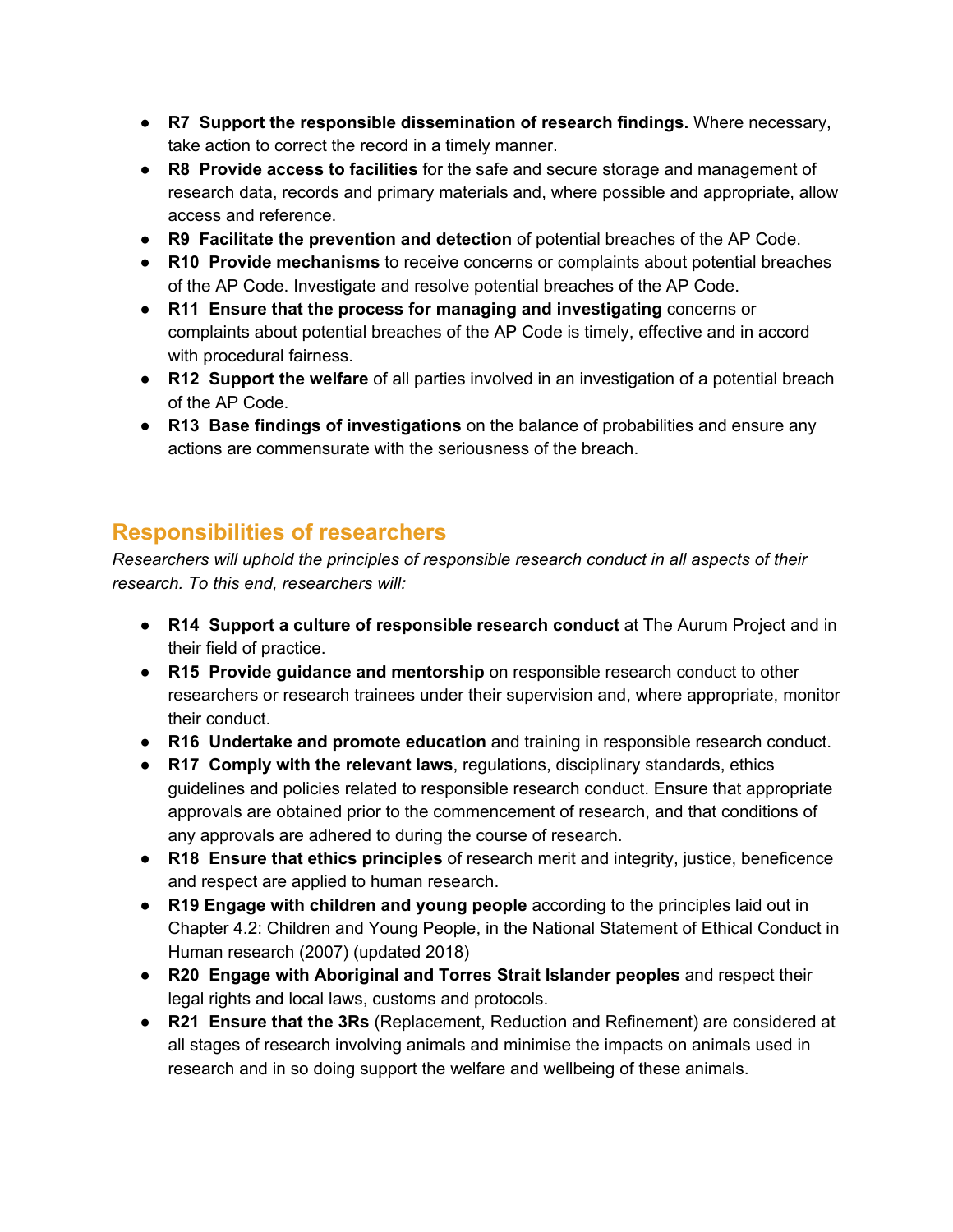- **R22 Adopt methods appropriate to the aims** of the research and ensure that conclusions are justified by the results.
- **R23 Retain clear, accurate, secure and complete records** of all research including research data and primary materials. Where possible and appropriate, allow access and reference to these by interested parties.
- **R24 Disseminate research findings responsibly**, accurately and broadly. Where necessary, take action to correct the record in a timely manner.
- **R25 Disclose and manage** actual, potential or perceived conflicts of interest.
- **R26 Ensure that authors of research outputs** are all those, and only those, who have made a significant intellectual or scholarly contribution to the research and its output, and that they agree to be listed as an author.
- **R27 Acknowledge** those who have contributed to the research.
- **R28 Cite and acknowledge** other relevant work appropriately and accurately.
- **R29 Participate in peer review** in a way that is fair, rigorous and timely and maintains the confidentiality of the content.
- **R30 Report suspected breaches of the AP Code** to the relevant authority.

### **Definitions**

#### **Complementary and Alternative Medicine (CAM)**

Complementary and Alternative Medicine is a broad term used to include a wide range of health care practices, therapies and procedures that are not presently considered within the domain of conventional medicine. Examples being massage therapy, naturopathy, herbal medicine and homeopathy. Natural Medicine is another broad term which is equivalent to CAM.

#### **The 3Rs**

The 3Rs are three principles that underpin a systematic framework to achieve the goal of humane experimental techniques. The principles are: Replacement of animals with other methods; Reduction in the number of animals used; and Refinement of techniques used to minimise the adverse impact on animals.

#### **Balance of probabilities**

The civil standard of proof, which requires that, on the weight of evidence, it is more probable than not that a breach has occurred.

#### **Breach**

A failure to meet the principles and responsibilities of the Code. May refer to a single breach or multiple breaches.

#### **Conflict of interest**

A conflict of interest exists in a situation where an independent observer might reasonably conclude that the professional actions of a person are or may be unduly influenced by other interests. This refers to a financial or non-financial interest which may be a perceived, potential or actual conflict of interest.

#### **Peer review**

The impartial and independent assessment of research by others working in the same or a related field.